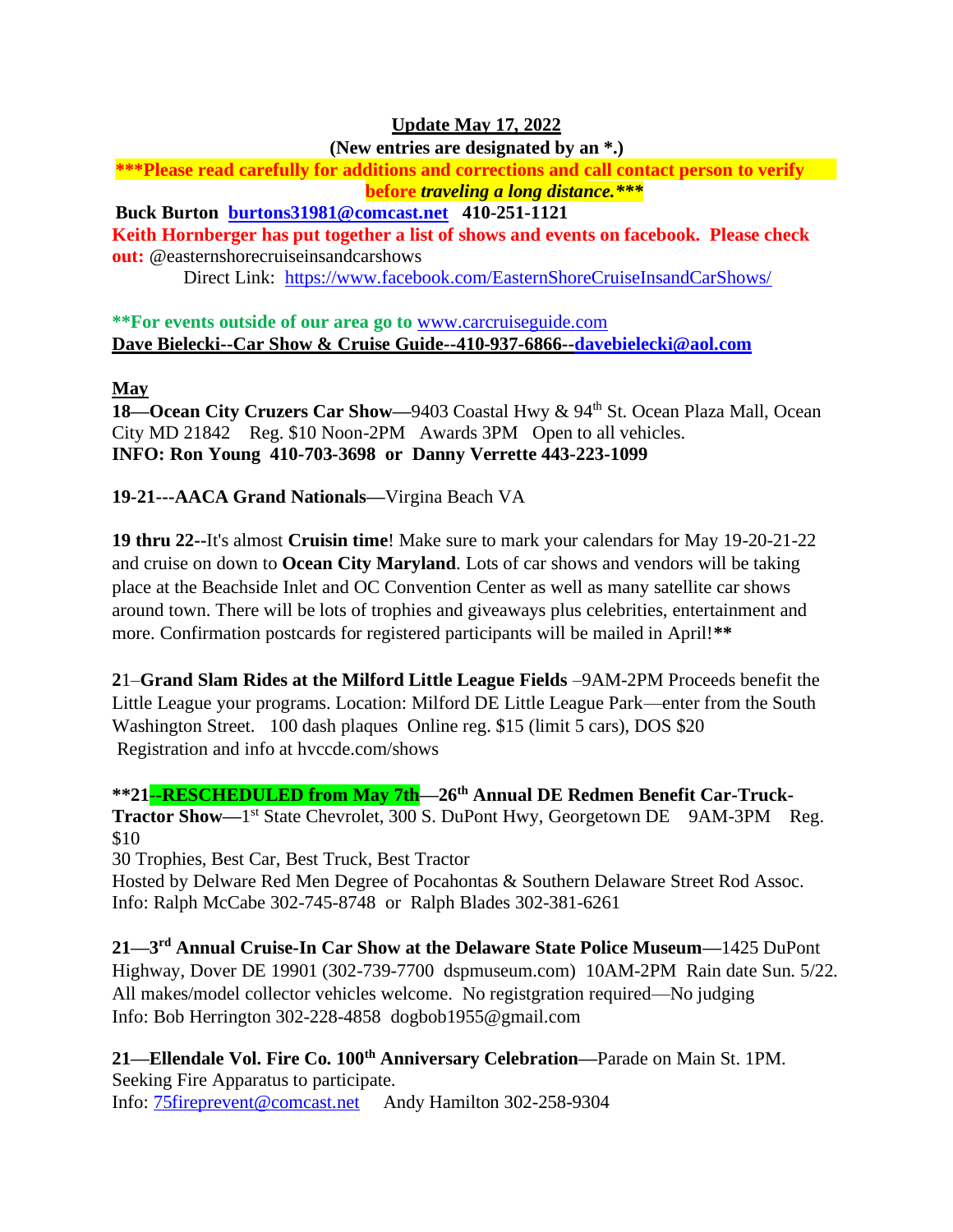**26-- BACK THE BLUE Cruise**--County Seat Cruisers and Brian Pettyjohn will be doing a cruise to Back the Blue, Thursday May 26th 6PM-9PM at the Georgetown Circle, Georgetown De 19947. No Fee.

For information contact Levin Clark 302-500-1128 or Mabel Kelly 302-398-8999 Mabelkelly8999@comcast.net

**28—Antique and Custom Car/Truck Show—200 East 5<sup>th</sup> Street, Blades DE 19973** 9AM-3PM Rain Date May 29, 2022 100 Dash Plaques Pre-registration \$12 DOS \$15 Checks payable to Blades VFC. Include the following info: Your name, Car year, make, model, Address, phone, email Mail to: John Angelis 7633 Kings Ct. Seaford DE 19973 Info: John Angelis 302-381-4252

**28--Eastern Shore Cruisers—**Eastern Shore Flea Market, Rt. 13 Temperanceville VA 10AM-1PM Info: 757-710-5185

**28—Ocean Pines Kiwanis Car & Jeep Show—**Veterans Memorial Park, Ocean Pines MD 10AM-2PM Reg. \$15 per vehicle Trophies & Dash Plaques Hosted by the Ocean Pines Kiwanis Club Info: Facebook at Kiwanis Clubs of Delmarva Car Shows

**Sun. 29—20th Annual Car Truck & Import Show—**Hosted by the Ocean City Cruzers 213 Mitchell St., Millsboro Bowling Center, Millsboro DE Reg. \$20 9AM-Noon Awards 1PM 150 Dash Plaques, Top 30-Best of Show-Sp[onsor Choice & Ladies Choice, Best Interior, Best Paint Raindate: Monday May 30<sup>th</sup> Info: Ron Young 410-703-3698 or Danny Verette 443-223-1099

# **June**

**3-5—Street Rod Nationals East—**York Expo Center, York PA Info: National Street Rod Association 1-866-452-6772 [www.nsra-usa.com](http://www.nsra-usa.com/)

**3-5 Carlisle Ford Nationals-- at Carlisle PA Fairgrounds—**

Info: 717-960-6400 or CarlisleAuctions.com

**4-- June 4 – First State Meet at St. Bernadette's Church, Harrington DE** –109 Dixon St. Harrington DE 19952 Multiple Show Classes Reg. opens 8AM DOS \$20 or advanced reg. online \$15. Show 9AM-2PM Rain Date Sat. June 11. Info at hvccde.com/shows Registration and info at hvccde.com/shows

**4-- Eastern Shore Corvette Club 25th Anniversary Car Show**! Redmen Lodge Rt. 13 & Clyde Ave. Fruitland MD Registration begins at 9:00 AM \$15 first vehicle, \$10 each additional vehicle. Open to all makes and models, motorcycles and special interest vehicles. Corvettes will be displayed and judged separately. 1PM live auction.

**4—Endeavor Lodge #17 Annual Car & Truck Show—**Rt. 1 & Rt.5 Milton DE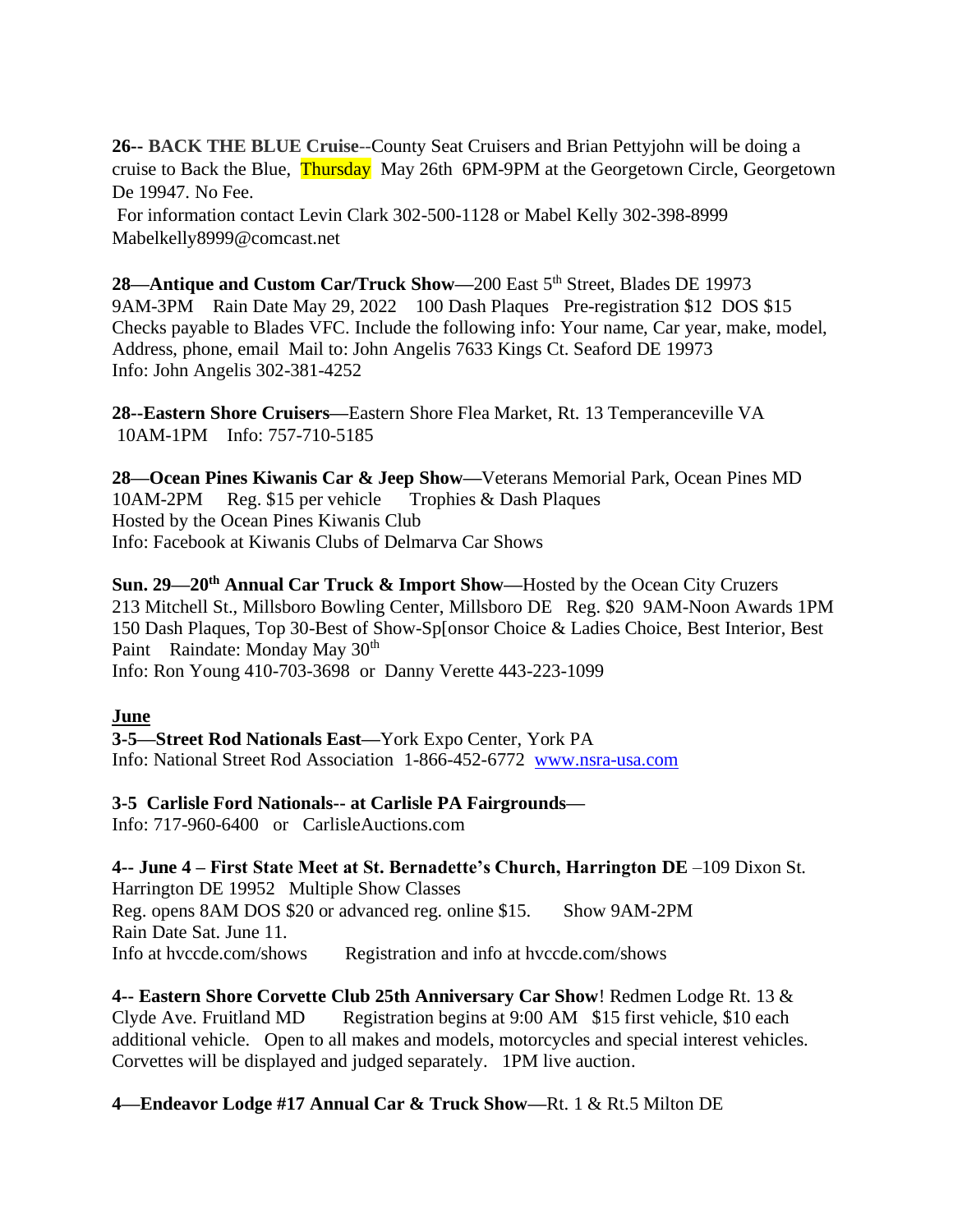9AM-3PM Reg. \$20 (Reg. ends at noon) All Makes & Models welcome. Participant judging. Rain date Sunday June 5<sup>th</sup>. Info: Rick 302-381-6817

**4—Rain date-rescheduled from May 7th ----Eastern Shore Cruisers** Princess Anne Spring Festival—Princess Anne MD 10AM-2PM Info: 757-710-5185

**4 th/5th…**5th Annual **Chesapeake Bay Motoring Festival June 4th & 5th Kent Island Yacht Club**



# June 4th 2022

8:30am Cars and Coffee Motoring Tour Departs 10:30am Waterfront Cocktail Reception 6:00-7:30pm

# June 5th 2022

SHOW DAY 10:00 AM – 3:30 PM (Rain or Shine)

**5—NCIC 1st Annual Bike Car Truck Show—**10092 Newbridge Rd. Denton MD 10AM-3PM Trophies for Best of Show, Most Original, and Fan Favorite Rain date June 12, 2022 Info: Cathy Bowrey 410-829-7020 [cathy.newcreation@gmail.com](mailto:cathy.newcreation@gmail.com)

**11-- 5th Annual C.L.J.C. Car Show**-Cape Henlopen School parking lot. 1250 Kings Hwy, Lewes DE 19958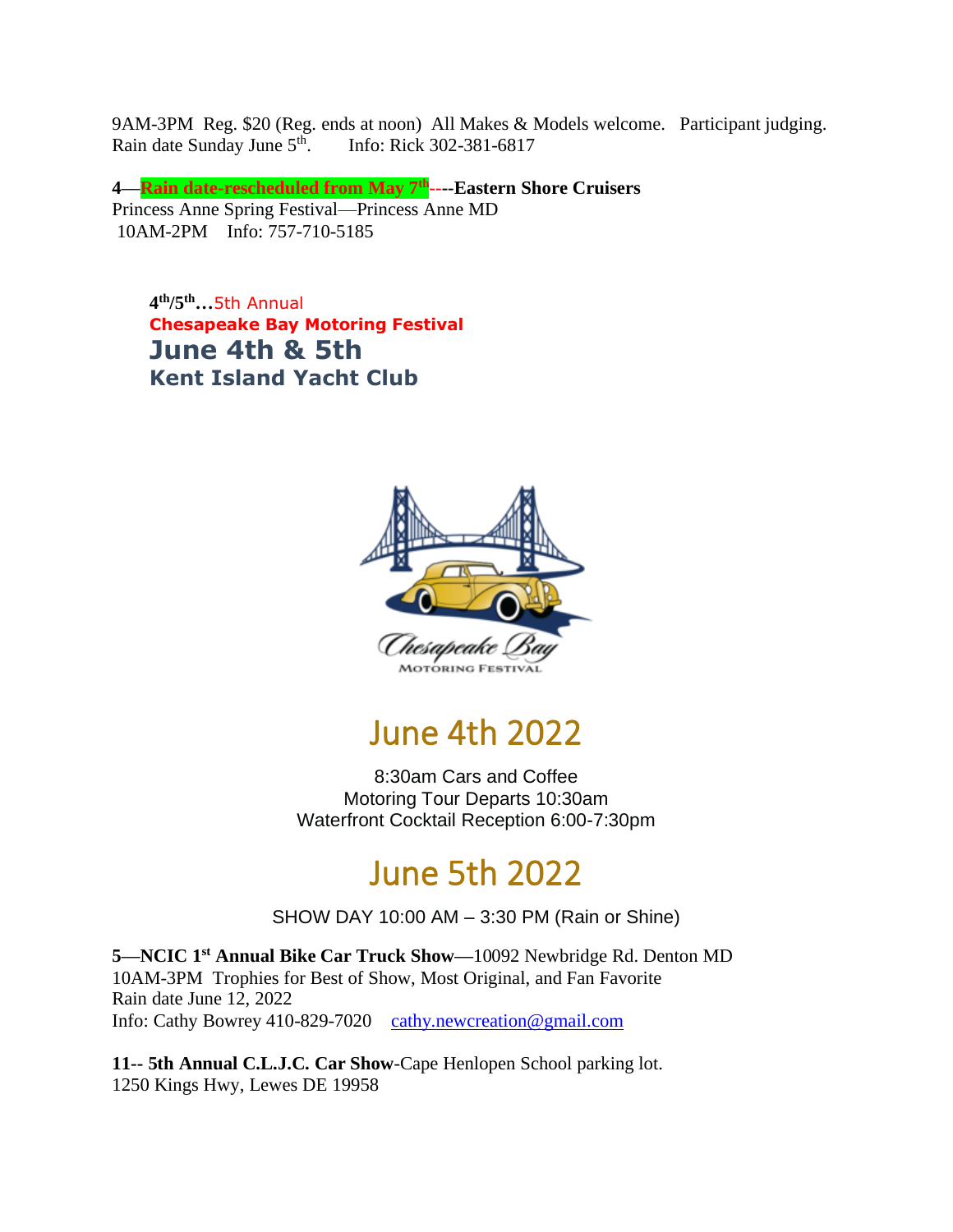9AM-2PM Rain Date Sunday June 12, 2022  $$10$  Reg. Fee  $+2$  non-perishable food items 100 Dash Plaques Top 60 Trophies, Top 10 Corvettes, Top 3 Bikes, Top 3 Tractors, Longest Distance Professional Judging Info: Half Pint 302-258-4525 Janet Davis 302-362-8143

**11—Annual Corvette Show Extravaganza—hosted by Coastal Corvette Club of DE** 9AM-2PM at i.g. Burton Lewes Automall 17861 Coastal Hwy, Lewes DE 19958 Reg. begins at 8AM \$20 DOS (free breakfast and t-shirt w/ registration) Judged Show-Corvettes only (Exterior, Interior \* Engine) Cas Awards & Trophies @2PM 1<sup>st</sup> place-\$500 & Trophy 2  $2<sup>nd</sup>$  place-\$200 & Trophy  $3<sup>rd</sup>$  place-\$150 & Trophy  $4<sup>th</sup>$  place-\$100 & Trophy 5  $5<sup>th</sup>$  place-\$50 & Trophy 25 additional trophies to be awarded Info: Dave Frazier lt1man71@comcast.net

**11--Eastern Shore Cruisers—**M&L Auto Sales, Rt. 13 Pocomoke MD 10AM-2PM Info: 757-710-5185

**11—3 rd Annual Down on the Farm Car Show—**1084 Bethel Church Rd., Middletown DE Clssic Car/Truck/Hot Rods/Rat Rods/Newer than 1990 cars and trucks (Modern American Muscle)—(Nothing foreign please)

Registration \$15 starting at 10AM Judging at 2PM Trophies in multiple categories at 3PM Rain Date June 18<sup>th</sup> Sponsorship Opportunities 302-287-8606

### **11-- Southern Delaware Street Rod Association Show—NAPA Auto Parts, Harrington DE**  10AM-2PM

Show details at [www.sdsra.net](http://www.sdsra.net/) or Frank 302-422-6055 or Eddie 302-632-3330 Follow on Facebook—Southern Delaware Street Rod Association

**11—Richmond Collector Car Show—**St. Joseph's Villa, 8000 Brook Road, Richmond VA 8AM-3PM Featuring the Evolution of the Sports Car Judged Show Cars—Cruise-in Cars---Antique Car Rides---Large Collector Car Swap Meet in area

Info: [www.RichmondCarshow,com](http://www.richmondcarshow,com/)

17 & 18<sup>-2nd</sup> Annual All Wheels Open Class Car Show-Delaware State Fairgrounds, Harrington DE Reg. \$25 before June  $1<sup>st</sup>$ , \$30 after Register on line at [www.allwheels.org](http://www.allwheels.org/) Info: Kris Ryan 302-632-9666 or Hank Shrodina 302-943-7433

**18—Old Timers Day Classic Car & Family Festival—**Church St., Selbyville DE 8AM-3PM Reg. \$10 For complete details visit THEQUIETRESORTS.COM

**18—Pittsville Strawberry Festival Car Show—**Pittsville Park at Railroad Ave., Pittsville MD Sponsored by the Wheels That Heal Car Club Reg. 9AM \$10 per vehicle Trophies at 2:30PM 40 Dash Plaques 40+ Vendors—Contests—Music—Pit Beef—Pies—Door Prizes—50/50 All proceedcs benefit the Joshua Alton family, supporting his battle against Ewings's Sarcoma.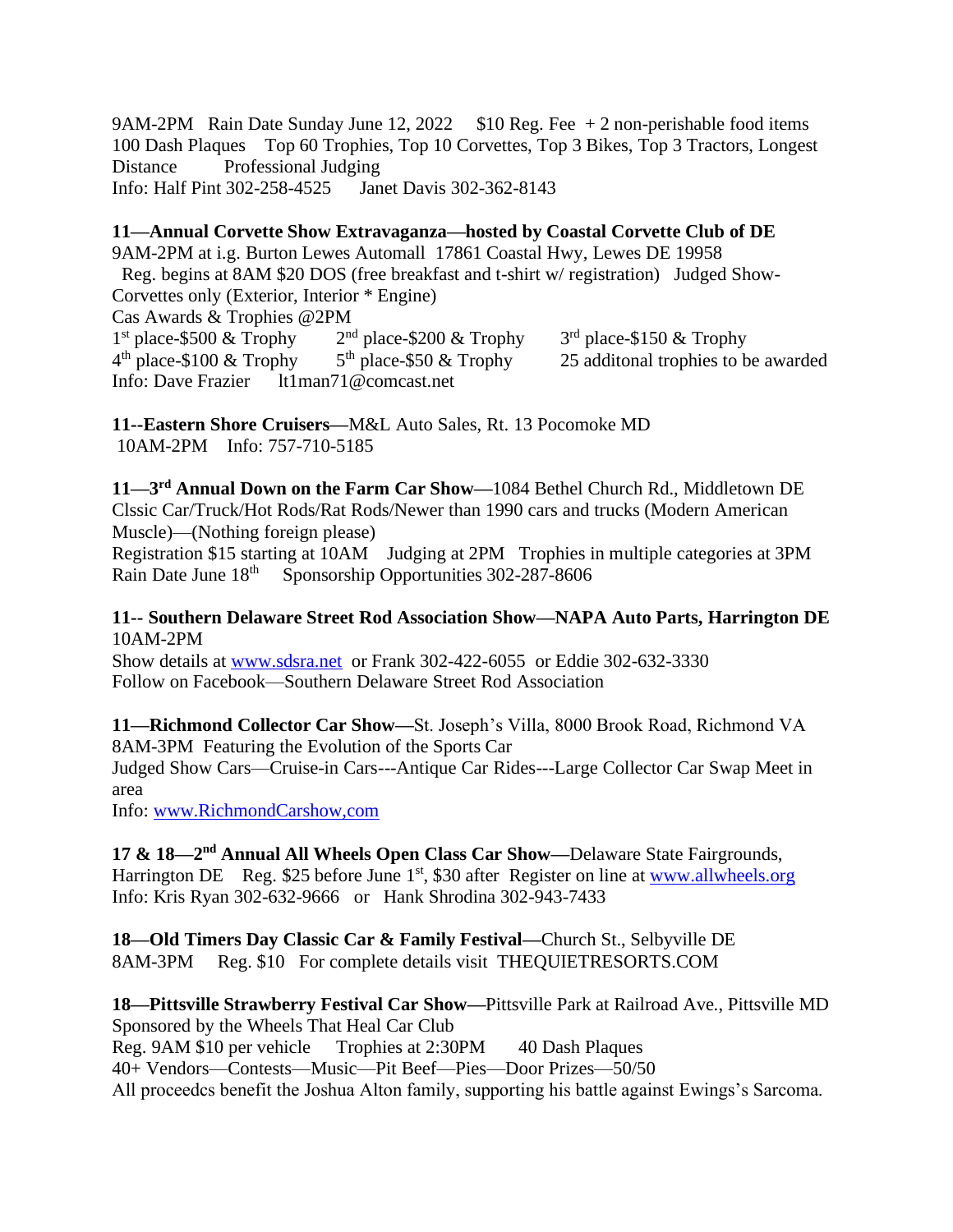Info: [http://wheelsthatheal.org](http://wheelsthatheal.org/) or polo911@comcast.net

# **24 & 25 Carlisle GM Nationals at Carlisle PA Fairgrounds—**

Info: 717-960-6400 or CarlisleAuctions.com

**24 & 25—34th Annual Mid-Atlantic Chevelle Show—**North East Community Park, North East MD---Hosted by the Maryland Chevelle Club Open to all 1964-1987 Chevelles, Malibus, Lagunas, Beaumonts, El Caminos & GMC Sprints Info: [www.mdchevelleclub.com](http://www.mdchevelleclub.com/) 

**25--Eastern Shore Cruisers—**4 Corner Plaza, Rt. 13 Onley VA 10AM-2PM Info: 757-710-5185

**25--Eastern Shore Region AACA Show with the Delaware Tractor Club at the Laurel Auction Block, Laurel DE—**Georgetown Rd. Laurel DE (Visible from Rt. 13) 9AM-2:30PM 75 Dash Plaques Top 20 Trophies Reg. \$15 Rain date Sunday June 26, 2022 Info: Buck Burton 410-251-1121 or [burtons31981@comcast.net](mailto:burtons31981@comcast.net) **\*\*25--Rescheduled from May 14th—Delmar Kiwanis Car Show & Swap Meet—**US13 Dragway, Delmar DE 10AM-2PM Reg. \$15 per vehicle/\$15 per swap space Trophies & Dash Plaques Hosted by the Delmar Kiwanis Club Info: Facebook at Kiwanis Clubs of Delmarva Car Shows

# **July**

**Sat. 2—July 4th Parade at Classic Car Museum-St. Michael's MD—**10:30AM

**4—28th Annual 4th of July Celebration Car & Truck Show—**Front Street, Laurel DE 4PM-8PM Early Registration at 3PM \$10 25 Dash Plaques Top 10 3 Best in Show Info: Will Warren 410-726-5617

**Fri. 8—SEMA Collector Car Day—**Cruise in at Millsboro DE Dairy Queen, 4PM-Til Info: Rusty 302-934-7377

**9—27th Annual Riverfest Car Show—Seaford DE** 8AM-1PM DOS Reg. 8AM-11AM 100 Dash Plaques Pre-registration May 1<sup>st</sup>-July 1<sup>st</sup> \$15 Mail to: City of Seaford Attn. Riverfest Car Show 414 High St. P.O. Box 1100 Seaford DE 19973 Info: [billmessmer@outlook.com](mailto:billmessmer@outlook.com)

**9--Eastern Shore Cruisers—**Harts Garage, Rt. 13 Accomack VA 10AM-2PM Info: 757-710-5185 or 757-710-9775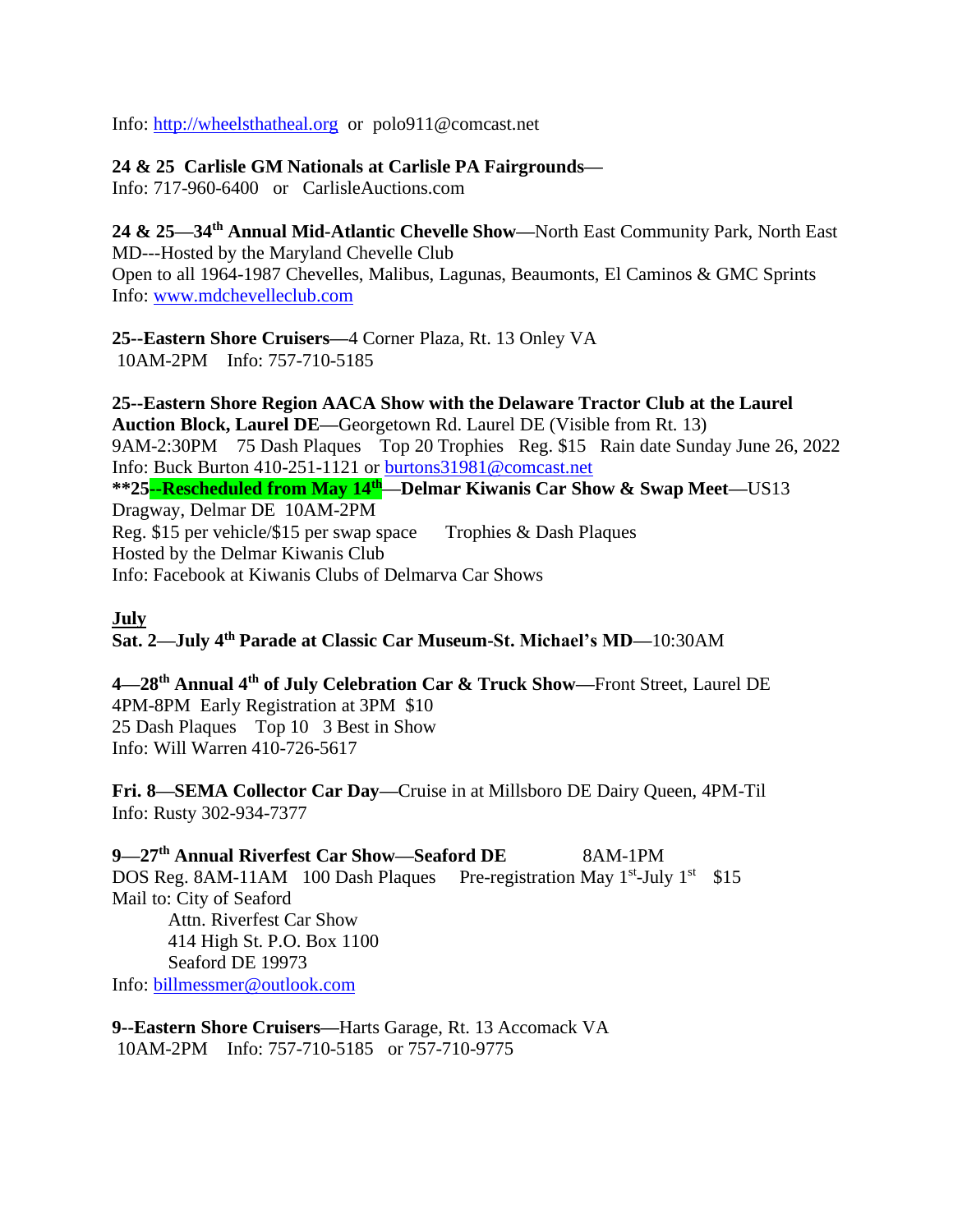**9-- Southern Delaware Street Rod Association Show—Houston Fire Co. Houston DE**  10AM-2PM Show details at [www.sdsra.net](http://www.sdsra.net/) or Frank 302-422-6055 or Eddie 302-632-3330 Follow on Facebook—Southern Delaware Street Rod Association

**10 Sun.—G & r Campground Car, Truck, Motorcycle & Tractor Show—**4075 Gun & Rod Club Road, Houston DE 19954 Dash Plaques, music,50/50 Trophies awarded at 1:30PM Reg. \$10 from 8AM-Noon Show 9AM-2PM Breakfast & Lunch available by the G&R Staff Hosted by the County Seat Cruisers Info: Levin Clark 302-500-1128 or Mabel Kelly 302-398-8999 Mabelkelly8999@comcast.net

**10—Car, Truck, Motorcycle & Tractor Show--To be held at G&R Recreation Area & Campground--**4075 Gun and Rod Club Rd., Houston DE 19954 Reg. begins at 8AM, \$10 Show 9AM-2PM Hosted by the County Seat Cruisers Info: Levin Clark 302-500-1128 or Mabel Kelly 302-398-8999

**15-17 Carlisle Chrysler Nationals at Carlisle PA Fairgrounds—**

Info: 717-960-6400 or CarlisleAuctions.com

**16--Marvel Museum, Car Truck Bike Show and Fire Trucks and Emergency Vehicles** At the Marvel Carriage Museum, 510 S. Bedford St., Georgetown DE Reg. 8AM \$10--Show 9AM--Judging 9AM-Noon--Closing 2PM Dash Plaques---Top 20 Trophies—5 Best of Show—All Vehicles Welcome Rain Date Sunday July 17. Info: Levin Clark 302-500-1128 or Mabel Kelly 302-398-8999

**23--Eastern Shore Cruisers—**Pocomoke Baptist Church, Main St. Pocomoke MD 10AM-2PM Info: 757-710-5185

**23—Wheels on the Waterfront Cruise-In and Luau—**Downtown near city dock, Crisfield MD Proceeds benefit Shriners Hospitals for Children. 4-8PM Rain date July 30, 2022 Dash to plaques to the first 150 regisgtered. Must register to participate. Registration by donation. (Unregistered vehicles may be asked to leave.) Clasic Cars, Street Rods, Trucks, Special Interest Vehicles & Motorcycles welcome.

Info: 410-968-2968 or Steve Mixter 443-735-7772 [www.wheelsthatheal.org](http://www.wheelsthatheal.org/)  [www.wheelsthatheal@gmail.com](http://www.wheelsthatheal@gmail.com)

**30—Watermelon Festival & Car Show at Wright's Market—**9300 Old Railroad Road, Mardela MD 21837 Route 50 West 9AM-3PM \$10 Reg. 50/50 drawing Chinese Auction All vehicles of interest are welcome. Info: Sonny 410-546-3587 Larry 302-3813374

30**— Light Up Your Ride Auto Show—**90 E Cross St., Galena MD 21635 10AM**-**3PM Event by **Devious Kustomz [Delaware](https://www.facebook.com/delawaredeviouskustomz/)**, **Renee Bisbee** and **Cody [Vance](https://www.facebook.com/vance.cody.52)** www.eventbrite.com/e/288594482867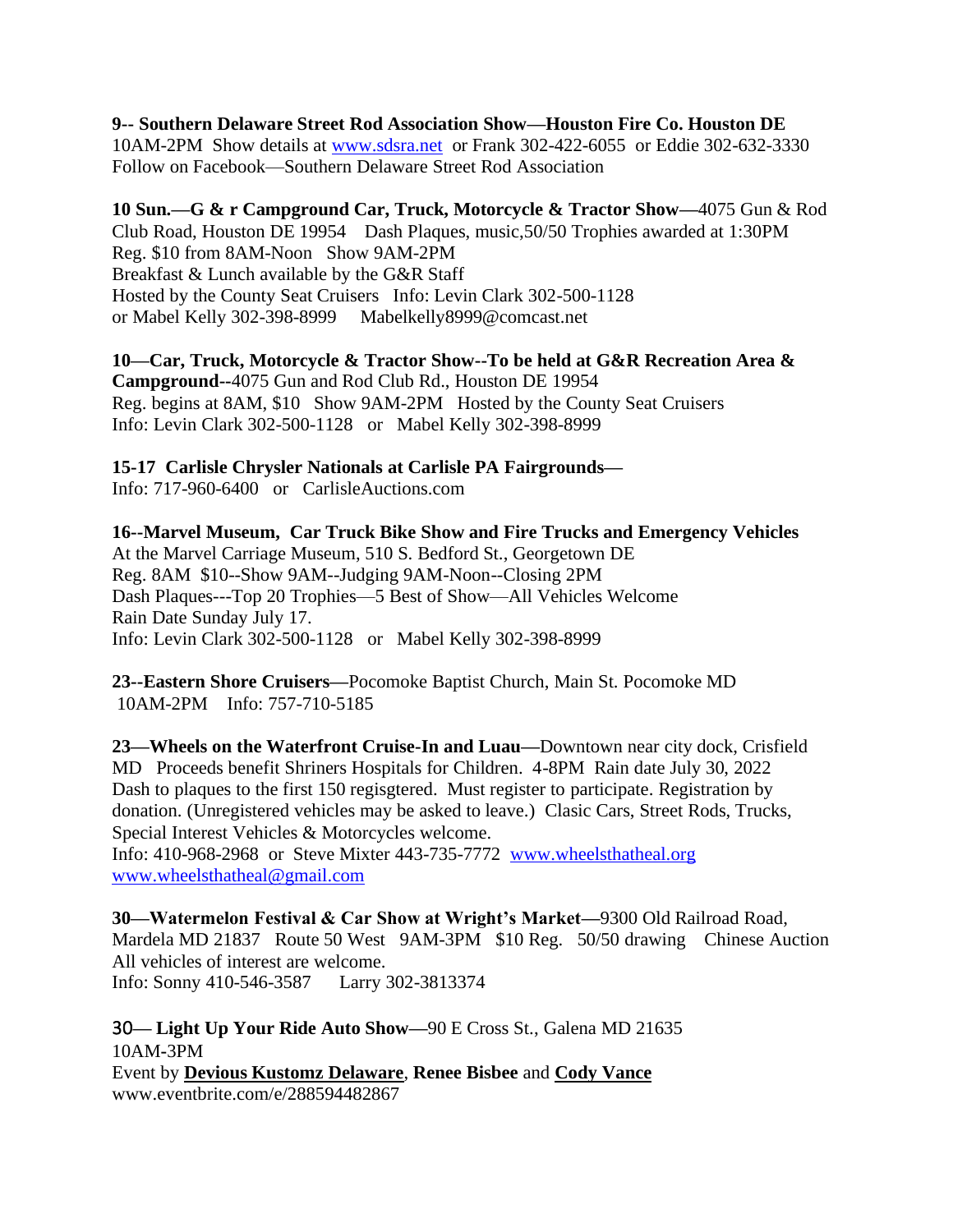### **August**

# **5-7 Carlisle Truck Nationals at Carlisle PA Fairgrounds—**

Info: 717-960-6400 or CarlisleAuctions.com

# **6—Blessing of the Combines Car Show—**River St., Snow Hill MD Reg. 9AM \$15 DOS (Arrive before 10AM to avoid waiting for the Combine parade) 100 Dash Plaques 30 Trophies Show 10AM-2PM Info: [www.wheelsthatheal.org](http://www.wheelsthatheal.org/) or Will Warren 410-749-6787 [wilboirving@comcast.net](mailto:wilboirving@comcast.net)

**6—Cheer's 12th Annual Classic Car-Truck-Bike Show—**CHEER Community Center, 20520 Sand Hill Rd., Georgetown DE Pre-registration \$50 available on CHEER website: [www.cheerde.com](http://www.cheerde.com/) includes 1 ticket to CHEER's Champagne Luncheon Info: Amy Smith 302-853-4200 Walter Koopman 302-745-5666

**13--Eastern Shore Cruisers—**Eastern Shore Community College-Melfa VA 10AM-2PM Info: 757-710-5185

**20---- Southern Delaware Street Rod Association Show—Loblolly Acres, Viola DE** 3PM-8PM Show details at [www.sdsra.net](http://www.sdsra.net/) or Frank 302-422-6055 or Eddie 302-632-3330 Follow on Facebook—Southern Delaware Street Rod Association

20—Beachcombers Corvette Club's Annual Open Car Show—1<sup>st</sup> State Chevrolet, Rt. 113, Georgetown DE 19947 Reg. \$20 8AM-11AM Judged Show w/ Dash Plaques-Trophies-Door Prizes-Raffles

**20—36th Annual Sudlersville Lions Club Car Show & Fish Fry—**Sudlersville Park, Sudlersville MD 9AM-3PM Reg. \$10 9AM-Noon Info: Ron Ford 410-438-3331

**25-27 Corvettes at Carlisle--Carlisle PA Fairgrounds—**

Info: 717-960-6400 or CarlisleAuctions.com

**27--Eastern Shore Cruisers—**Preston Kool Ford—Rt. 13 Keller VA 10AM-2PM Info: 757-710-5185 or 757-710-9775

**27---- Southern Delaware Street Rod Association Show—Heritage Day, Harrington DE**  8AM-2PM Show details at [www.sdsra.net](http://www.sdsra.net/) or Frank 302-422-6055 or Eddie 302-632-3330 Follow on Facebook—Southern Delaware Street Rod Association

# **September**

**3—Milford VFW Cruise In—**Milford VFW Post 6483, 77 Veteran's Circle, Milford DE 19963 Time: TBA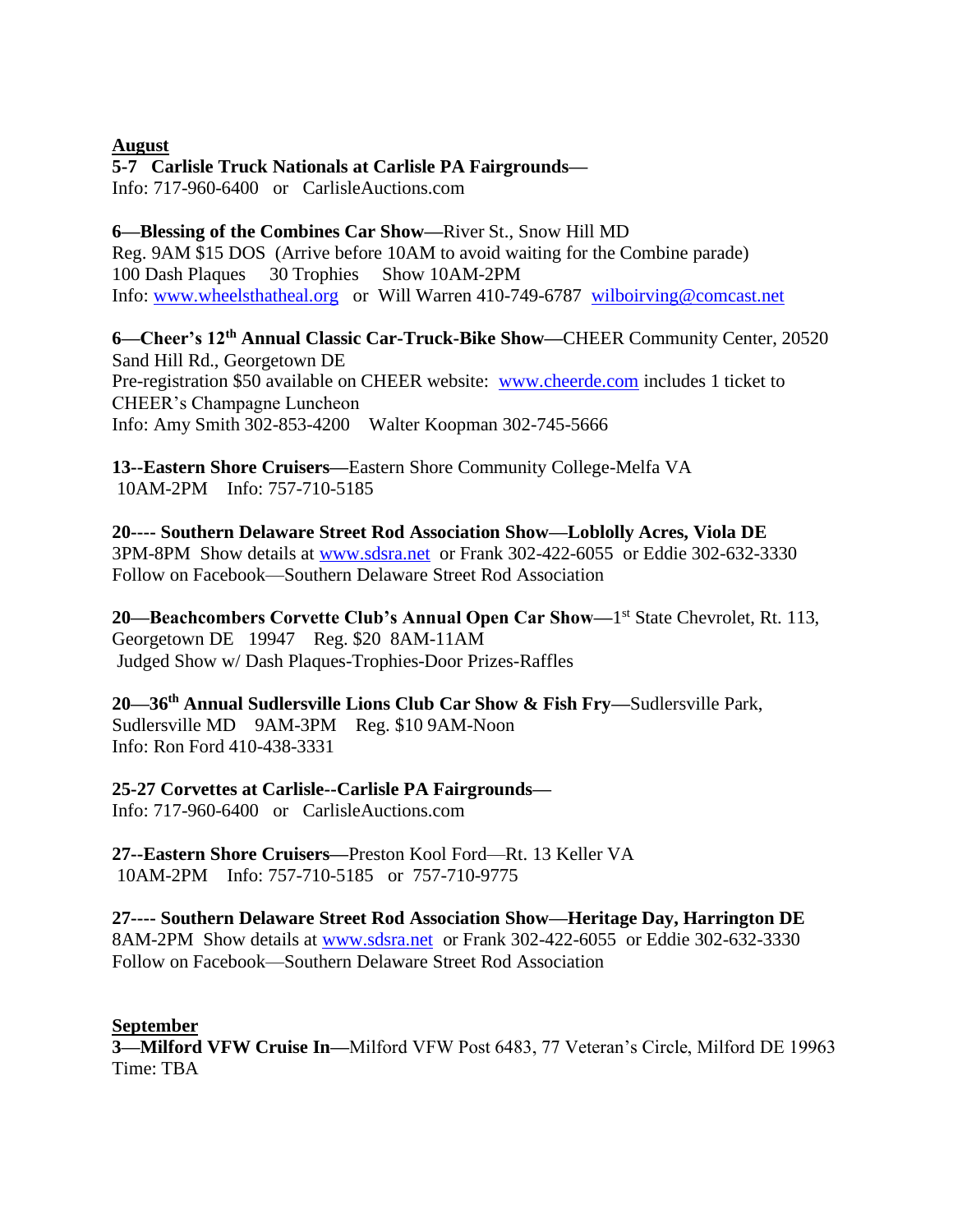**3--The Ocean Pines Chamber Classic Car and Jeep Show** --at the Ocean Pines Veterans Memorial Park. 9am – 12 noon Info: Kerrie Bunting 410-641-5306

### **9 & 10---- Southern Delaware Street Rod Association Show—Nanticoke Indian Powwow, Milton DE** 12-5PM

Show details at [www.sdsra.net](http://www.sdsra.net/) or Frank 302-422-6055 or Eddie 302-632-3330 Follow on Facebook—Southern Delaware Street Rod Association

**10--Eastern Shore Cruisers—**Sammy Marshall Show-Saxis VA 10AM-2PM Info: 757-710-5185 or 757-710-9775

**10—DelMarVA Classics Car Show—**Willis GM Automall, 2707 S, Dupont Blvd., Smyrna DE Pre-registration  $$10$  until August  $10<sup>th</sup>$ , after that and DOS  $$15$ Trophies: Best of Show, Best Truck, Best Paint, Best Engine, Best Interior, Top 10 Participants Info: Jack Anderson 302-353-0244 [jgand789@hotmail.com](mailto:jgand789@hotmail.com)

### **\*\*10—Relay for Life & Millsboro Kiwanis Cruis'n Against Cancer—**

20330 sandhill Fields Rd. Georgetown DE 2-6PM Free admission-donations go to the American Society Commemoratie dash plaques—music—food Info: Facebook at Kiwanis Clubs of Delmarva Car Shows

**\*\*10—Georgetown Train Station Museum Car-Truck-Motorcycle Show—**140 Layton St., Georgetown DE 19947 Reg. 8AM-Noon \$10 Dash Plaques Hosted by County Seat Cruisers. Info: Levin Clark 302-500-1128 Lynn More 302-745-6595

**17—2 nd Annual Rods for Reading to Benefit the Kent County Public Library—**To be held at G&R Recreation Area & Campground, 4075 Gun and Rod Club Rd., Houston DE 19954 Reg. \$15 Rain date Sept. 18, 2022 Info: Phoenix 302-465-1984 [carolinacote@comcast.net](mailto:carolinacote@comcast.net)

**17---- Southern Delaware Street Rod Association Show—Riverwalk Freedom Fest, Milford DE** 8AM-2PM

Show details at [www.sdsra.net](http://www.sdsra.net/) or Frank 302-422-6055 or Eddie 302-632-3330 Follow on Facebook—Southern Delaware Street Rod Association

**17--Eastern Shore Cruisers Show at the Exmore Baptist Church in Exmore VA-**10AM-2PM Info: 757-710-5185 or 757-710-9775

**17—Georgetown Kiwanis Club Car Show—**Marvel Carriage Museum, Georgetown DE 10AM-2PM Reg. \$15 per vehicle Trophies & Dash Plaques Hosted by the Georgetown Kiwanis Club Info: Facebook at Kiwanis Clubs of Delmarva Car Shows

**17—Hospice Fest 2022—**Hudson Fields, 29977 Eagle Crest Rd., Milton DE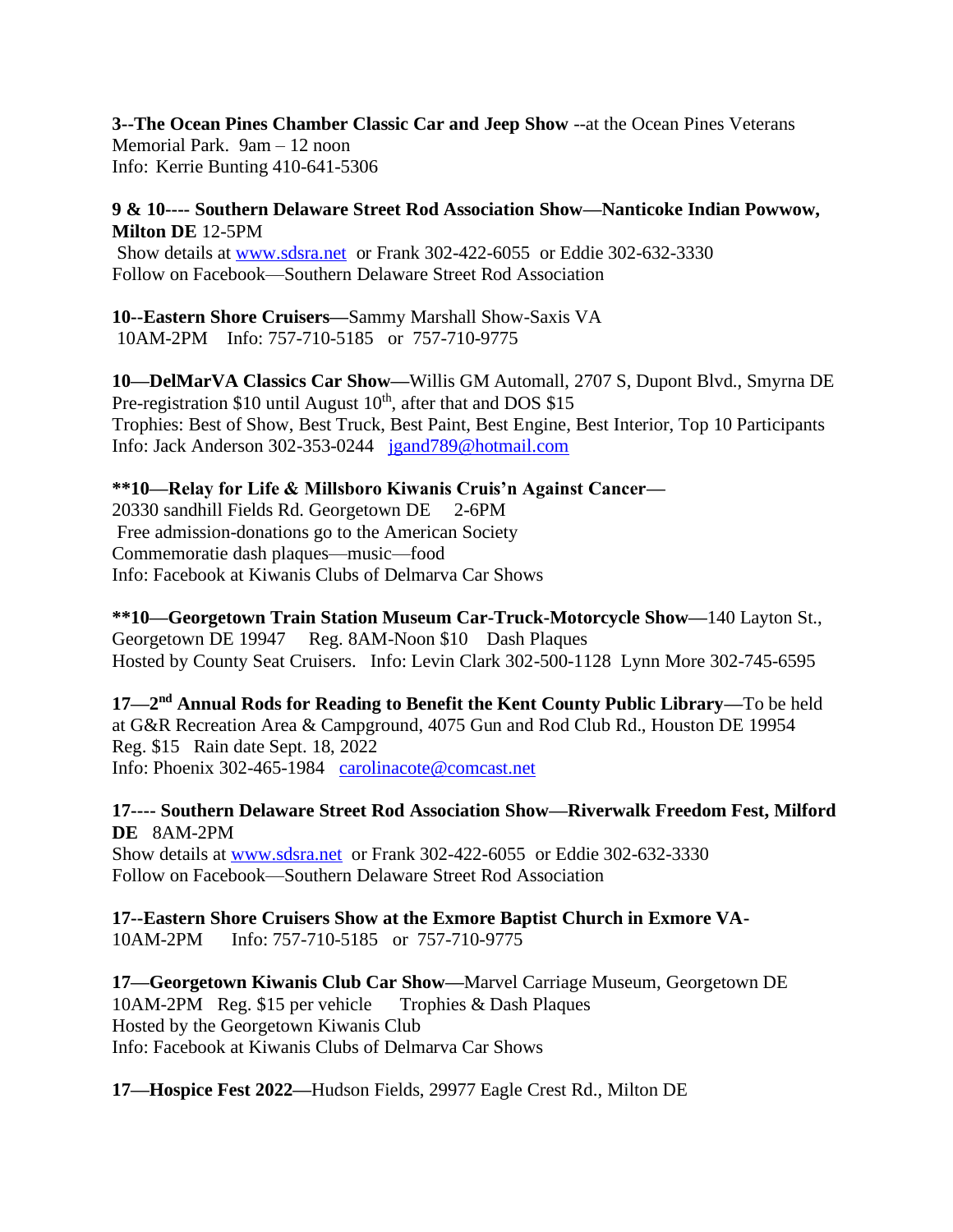8AM-2PM 100 Dash Plaques Judged Show Door Prizes Info: 302-228-5471

**17—Milford Lions Annual Car Show—**Milford Sr. High School, Milford DE 9AM-1PM Rain Date Oct. 1, 2022 50 Dash Plaques Reg. \$15 (\$10 for 2<sup>nd</sup> vehicle) Info: Curt or Darlene Carey 302-381-3505 [dbcarey59@gmail.com](mailto:dbcarey59@gmail.com)

**\*\*17—Worcester County Fair Car & Truck Show—**Byrd Park, Snow Hill MD All Vehicles Welcome Registraion 9AM Show 10AM-2PM Dash Plaques to the first 50. Sponsor's Choice Trophies. Info: Will Warren 410-749-6768 worcestercountyfair.com [worcesterfairmd@gmail.com](mailto:worcesterfairmd@gmail.com) Worchester County Fair 410-957-4079

**24—First State Corvette Club's All Car Show—**Benefits Home of the Brave II (Women & Children Facility). Location: G & R Campground, 4075 Gun & Rod Club Road, Houston DE 19954 Rain date: Sunday Sept. 25 8AM-3PM Regs. \$20.00 150 dash plaques **60 Trophies:** Top 40 All Cars...Top 20 Corvettes...(FSCC cars not judged) also "Best In Show" Trophy Breakfast & Lunch available. Info: Norm Kiaunis 410-209-0711 Show" Trophy Breakfast & Lunch available. Info: Norm Kiaunis 410-209-0711

**24--American Legion Post 24 7th Annual Car and Bike Show--**28181 Nine Foot Road, Dagsboro, DE 19939 9AM-1PM Registration 9-11 AM \$10 Entry Fee. Trophies at 1 PM Rain date Sunday, Sept 25th same place and times. Open to all makes and models. Proceeds to help the American Legion Post 24 do more for our Veterans, their families, and the community. Come on out and share your patriotism to support this show! Top 25 Veterans Choice Trophies, one Commander's Choice Trophy, and Dog Tags to first 100 entries. 50/50, Chinese Auction, Door Prizes, Breakfast and Lunch Foods and Beverages available. DJ Music by A-Z Entertainment. Contact Dan at 410.227.9942 or by email [dpulley1@hotmail.com](mailto:dpulley1@hotmail.com) American Legion Post 24, 28181 Nine Foot Road, Dagsboro, De. 19939 (On the corner of Rt 113 & Rt 26) Space limited to 100 vehicles.

**24--Eastern Shore Cruisers—**Moe's Service Center-Rt. 13 New Church VA 10AM-2PM Info: 757-710-5185

**Sun. 25—5 th Annual Car Show @ Betterton Vol. Fire. Co.—**2 Howell Point Rd. Betterton MD 21610 10AM-2PM Rain Date Sunday Oct. 2, 2022 \$10 Pre-registration \$15 til noon Day of Event 50 Dash Plaques To pre-register send name, address, phone, email, year, make & model of vehicle to: Checks payable to: Betterton Vol. Fire Co. c/o Jackie Luike P.O. Box 46 Betterton MD 21610 Info: 443-480-6017

**\*\*Sun. 25—Pittsville VFD Car, Truck, Motorcycle & Fire Apparatus Show—**Pittsville Fire Dept., 7442 Gumboro Rd., Pittsville MD 21850 Reg. Noon-2PM \$10 75 Dash Plaques Top 25 Trophies All type vehicles welcome. Door prizes, food & drinks available. Rain Date Oct. 2<sup>nd</sup> Info: Allan Richardson 410-713-2576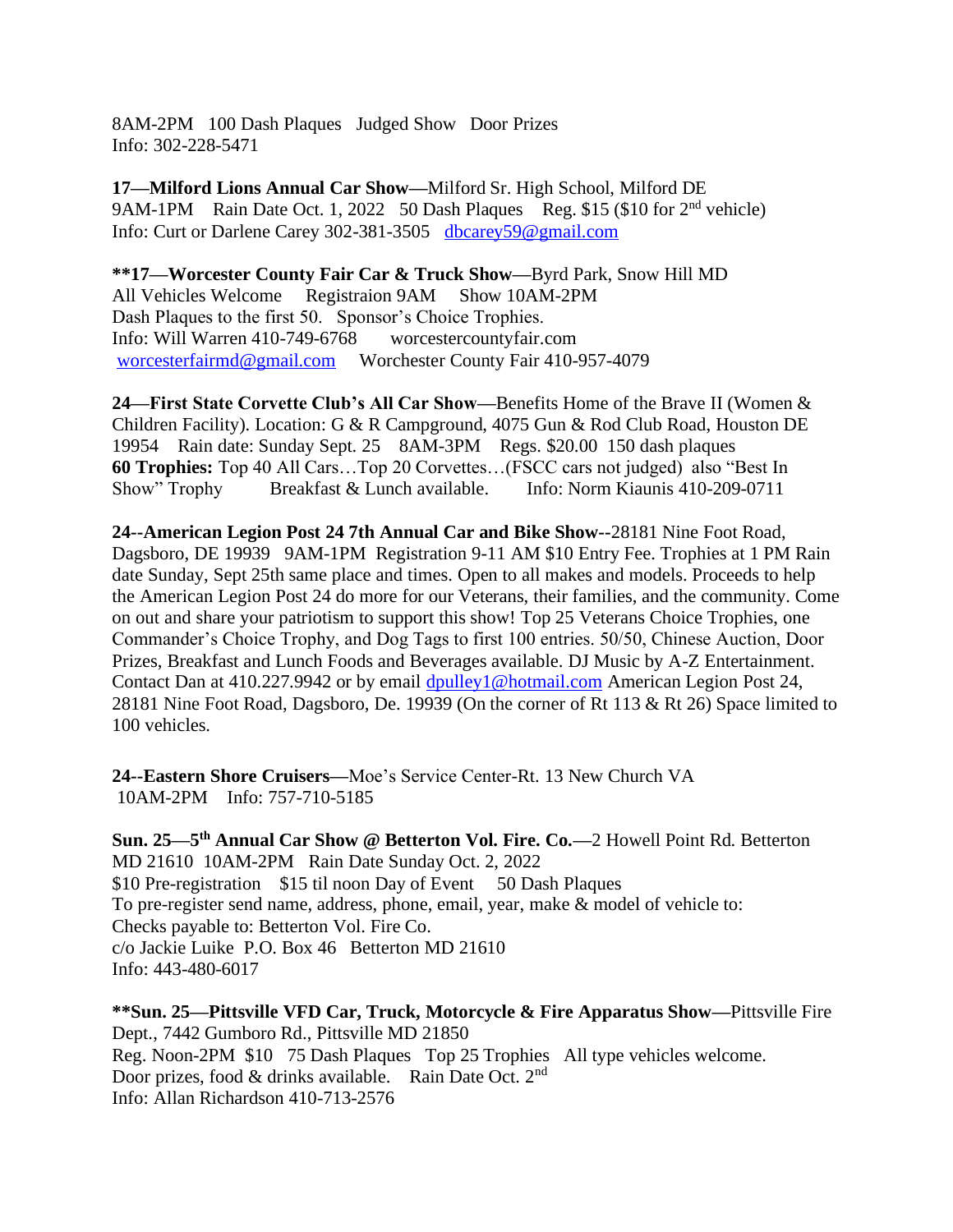# **St. Michael's Concours d'Elegance** to be held on **September 25th, 2022**

St Michaels Concours d'Elegance | Talbot Country Club, 6142 Country Club Drive, Easton, MD 21601 SMCDE.org

# **Sept. 28-Oct. 2—Fall Carlisle at Carlisle PA Fairgrounds—**

Info: 717-960-6400 or CarlisleAuctions.com

### **29-30 Carlisle Auctions at Carlisle Expo Center—Carlisle PA**

Info: 717-960-6400 or CarlisleAuctions.com

#### **October**

**1–Wings & Wheels at Georgetown Airport** –Delaware Coastal Airport, 21553 Rudder Lane, Georgetown DE 19947 9AM-3PM Registration and info at hvccde.com/shows

**1--Eastern Shore Cruisers—**Historic Onancock School-College Ave. Onancock VA 2PM-6PM Info: 757-710-5185

**1—Sons of the American Legion Cruise-In—**American Legion Post 64, 1109 American Legion Drive, Salisbury MD Cars Truck Motorcycles Welcome Reg. \$5 per vehicle 100 Dash Plaques Sponsor Trophies to be awarded

# **\*\*4th thru 7th -AACA Eastern Fall Nationals-Hershey PA**

**14-16Lake Mirror Classic Concours & Car Show—**Lake Mirror, Lakeland FL Antique boats and automobiles. Fri. evening Hot Rods & Music Sat. Car Show 9AM-all day Sun. Lake Mirror Road Rally Info: [www.lakemirrorcarshow.com](http://www.lakemirrorcarshow.com/)

15—8<sup>th</sup> Annual Breast Cancer show at the Marvel Museum. Rain Date October 16<sup>th</sup>. More info to come…

### **15--Exmore Town Park Auto Show VI Show**— Exmore VA

Reg. is at 8:30 - 9:30 am , show starts at 10:00 Show will be 2 formats in 1 with the Accomack - Northampton Region of the AACA joining the Show with judged AACA Judging.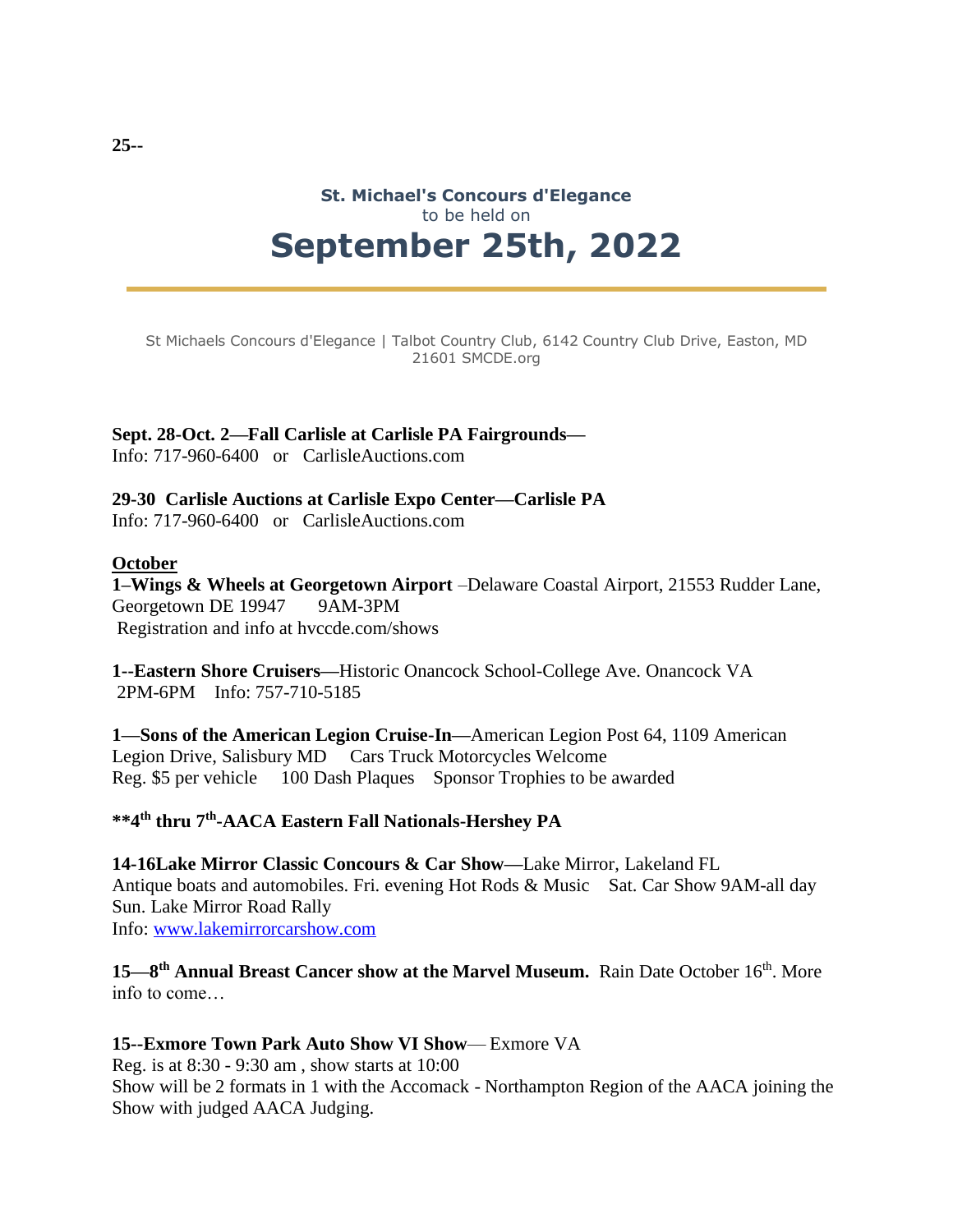The Regular show will have 3 judges to pick the finest. Homemade trophies in both shows, dash plaques, raffles, 50/50's , music ( car tunes ) & food truck. Proceeds benefiting the Boys & Girls Clubs. Info: Roy on both fronts of show , [rb55ford55@yahoo.com](mailto:rb55ford55@yahoo.com) and 757-442-4843

# **15---- Southern Delaware Street Rod Association Show—Apple Scrapple Festival, Bridgeville DE** 8AM-2PM

Show details at [www.sdsra.net](http://www.sdsra.net/) or Frank 302-422-6055 or Eddie 302-632-3330 Follow on Facebook—Southern Delaware Street Rod Association

**15—18th Annual Cruise for a Cause to benefit The Joshua Alton Family—**Starts at the Metal Shop, 10690 Allens Mill Rd.Delmar DE 19940 ends at Shopper's World, Rt. 50 & Tilghman Road, Salisbury MD 21804 No registration fee—Donations appreciated. Must register to be elible for door prizes. Registration 9-11AM Cruise leaves the Metal Shop at 11:30AM. Hosted by Wheels That Heal Car Club.

**Joshua is an autistic 18 year old who was diagnosed last year with Ewing's Sarcoma, a cancer that has paralyzed him.**

Info: Steve Mixter 443-735-7772 [wheelsthatheal@gmail.com](mailto:wheelsthatheal@gmail.com)

**29--Eastern Shore Cruisers—**Axing Out Cancer Car Show-Rt. 13 Onley VA 10AM-3PM Info: 757-710-5185

**29---- Southern Delaware Street Rod Association Show—Elks Truck or Treat, Seaford DE**  10AM-2PM

Show details at [www.sdsra.net](http://www.sdsra.net/) or Frank 302-422-6055 or Eddie 302-632-3330 Follow on Facebook—Southern Delaware Street Rod Association

**Sun. 30—2 nd Annual CCCC Halloween Car Show "Gears & Ghouls"—Hosted by the Chesapeake Classic Car Club--**Tots Park @VFW Post 5118, 355 Glebe Rd. Easton MD 21601 Trophies-dash plaques-50/50 raffle-food-beverages Reg. 9AM-Noon Trophies @ 2PM

Info: [www.CCCCofEaston.org](http://www.ccccofeaston.org/) [info@ccccofeaston.org](mailto:info@ccccofeaston.org)  facebook.com/ChesapeakeClassicCarClub

# **November**

**5—Roxana Fire Dept. Auxiliary Antique, Classic Car & Tractor Show—**35943 Zion Church Rd., Roxana DE 19945 10AM-2PM Rain Date TBD Reg. \$10 Info: Nellie Shaffer 302-344-4924 or [nellie@roxana90.com](mailto:nellie@roxana90.com)

**12—Breast Cancer Awareness Show at Preston Ford Lincoln—**Lewes DE Hosted by the County Seat Cruisers. Hold the date….more info to come!

**19—Accomack Kiwanis Craft Fair & Toy Drive Cruise In—**Nandua High School, Onley VA 9AM-2PM Registration: Unwrapped toy to benefit Accomack Sheriff Dept. Hosted by the Accomack Kiwanis Club Info: Facebook at Kiwanis Clubs of Delmarva Car Shows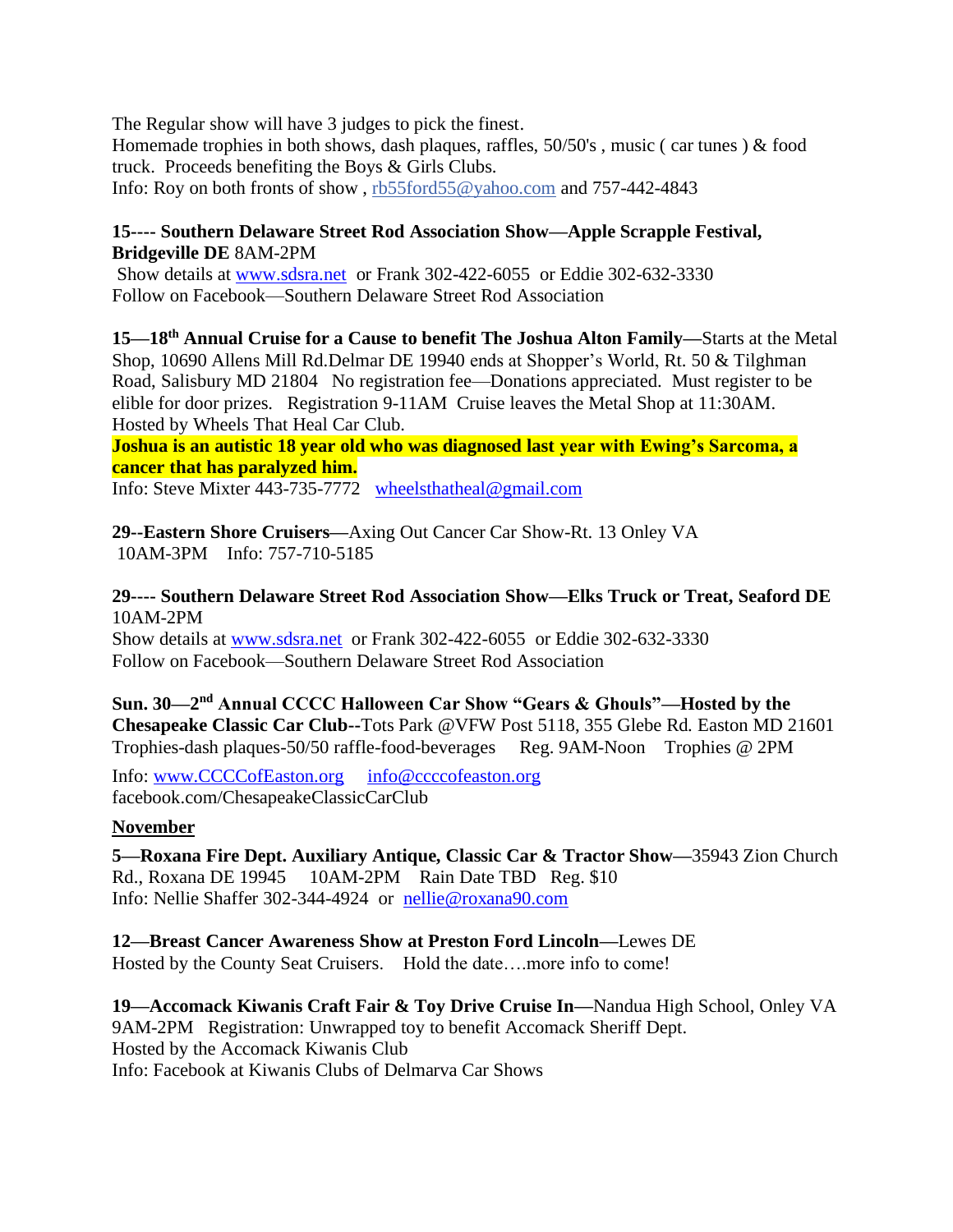## **December**

# *TO BE UPDATED AS I HEAR OF MORE SHOWS*

**Bill Goodwin is uploading the list for those with smart phones can be continually updated. For your convenience, this listing may now be found on-line at :**  http://www.oceancitycruzers.com/events.html or www.oceancitycruzers.com **Thanks Bill! \*\*\*\*\*\*\*\*\*\*\*\*\*\*\*\*\*\*\*\*\*\*\*\*\*\*\*\*\*\*\*\*\*\*\*\*\*\*\*\*\*\*\*\*\*\*\*\*\*\*\*\*\*\*\*\*\*\*\*\*\*\*\*\*\*** 

**CRUISE-INS-Listed in alphabetical order.**  All **Montgomery, PG , Anne Arundel and Northern VA Cruise In information** is posted on [www.cruisein.us](http://www.cruisein.us/)

**CRUISE IN INFO: If you don't see your Cruise listed please send Buck the info. PLEASE send me the info for 2022 so I can update this list.**

# **\*\*Maryland Cruiser Website:**

https://www.cruisein.us/weekly-cruiser-broadcast

**Berlin Auto Services--10438 Old Ocean City Blvd, Berlin, MD 21811**. (Next to Tractor Supply)  $1^{st}$  Wednesday of each month June, July & August, 5pm – 8pm, 410-641-1344 / 0775. Refreshments available.

**Cars and Coffee at Coffee Beanery, 94th Street, Ocean City, MD—**See Facebook page "cars & coffee Ocean City, MD" 8AM-11AM each Sunday **Year Round**. Sports/muscle cars new & old, classics and special interest vehicles are welcome. Coffee Beanery is next to ACME in the shopping center on 94th street bayside. Contact Chris Wolfe [chris@allstatesconst.com,](mailto:chris@allstatesconst.com) cell 302-236-8030 **Hope to see you guys out on nice days through the winter!**

**Cars & Coffee in Bethany at GROTTO**--Route 26 9am – 11am, the First, third and Fifth Wednesdays of every month throughout the year. Coffee Shop and Bethany Diner are across the street for those in need. Info: Bob L 443-299-9125

**Cars & Coffee at the Classic Car Museum-St. Michael's MD—Begins April 2, 2022**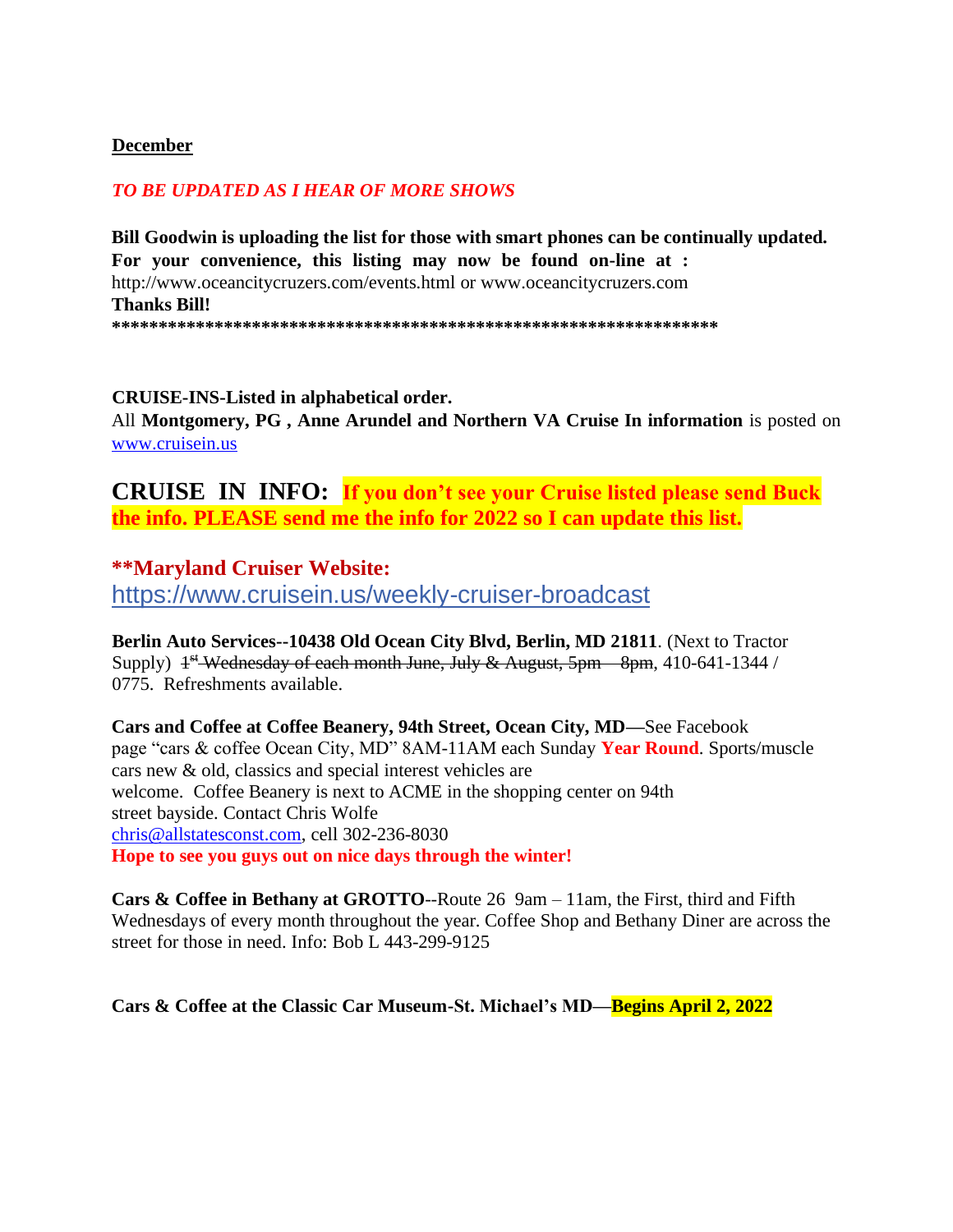

Be sure to swing by Cars & Coffee, every Saturday from 9am-11am and see the people, drink the coffee, and catch up with other car enthused folks! MUSEUM HOURS: Fri. 11AM-3PM, Sat. 9AM-PM-4, Sun. 11AM-3PM, Mon. 11AM-3PM \*\*4th of July Parade—July 2nd 10:30AM

**\*\*New\*\* Cars & Coffee—**1 st & 3rd Sundays of each month 8AM-11AM VFW Post 5118 Easton MD

**Chesapeake Classic Car Club 2022 Cruise Nights—**Waterside Village parking lot next to Chick-Fil-A, 28632 Marlboro Ave., Easton MD 21601 5PM til….. May 7-June4-July 2-Augus t6-Sept. 3-Oct. 1 Info: Mike Francis 410-739-8689

**Coastal Corvette Club of Delaware—**2019 Cruise-In Nights hosted by Miltonian Pizzeria & Wing House, 618 Mulberry St., Milton DE 19968 Every Wed.  $\frac{\text{May } 29^{\text{th}}}{}$  thru Aug. 28th 4-8PM

**Corvette Club of Northern Delaware Monthly Car Show & Cruise Sa** Saturday evening cruise ins at 2021 Fox Run, Wilmington, DE 4/3, 5/1, 6/5, 7/3, 8/7, 9/4, 10/2 4PM-8PM Info: Bruce Norman: 908-342-4293

**Custom & Classic Car Educational Foundation-**Saturday Evening Cruises Harfaord Vineyard & Winery 1311 W. Jarrettsville Rd., Forest Hill MD 21050 Info: Dave 410-937-6866 [www.SavetheHobby.org](http://www.savethehobby.org/)

**Dairy Queen of Millsboro DE Cruz-N—**Every Tuesday night 6-9PM Info: Rusty 302-934-7377

**Decatur Diner Cruise In-**Rt. 611, 9609 Stephen Decatur Hwy., Ocean City MD 21841 443- 664-6779 1<sup>st</sup> & 2<sup>nd</sup> Wed. April thru Oct. 5PM-til

**Del Rods Car Club 2018 Cruise-Ins---**Green Tree Plaza on Rt. 8, (Forrest Ave.) Dover DE Second & Last Saturday of each month April 27 thru Oct. 12 5-9PM Info: [www.delrods.org](http://www.delrods.org/)

**\*\*G&R Recreation Area & Campground presents The Light House Summer Sound Stage Cruz In with Musical Entertainment—**4075 Gun & Rod Club Road Houston DE 19954 2-5PM Food & beverages available. Info: 302-398-8108 or [www.gnrcampground.com](http://www.gnrcampground.com/)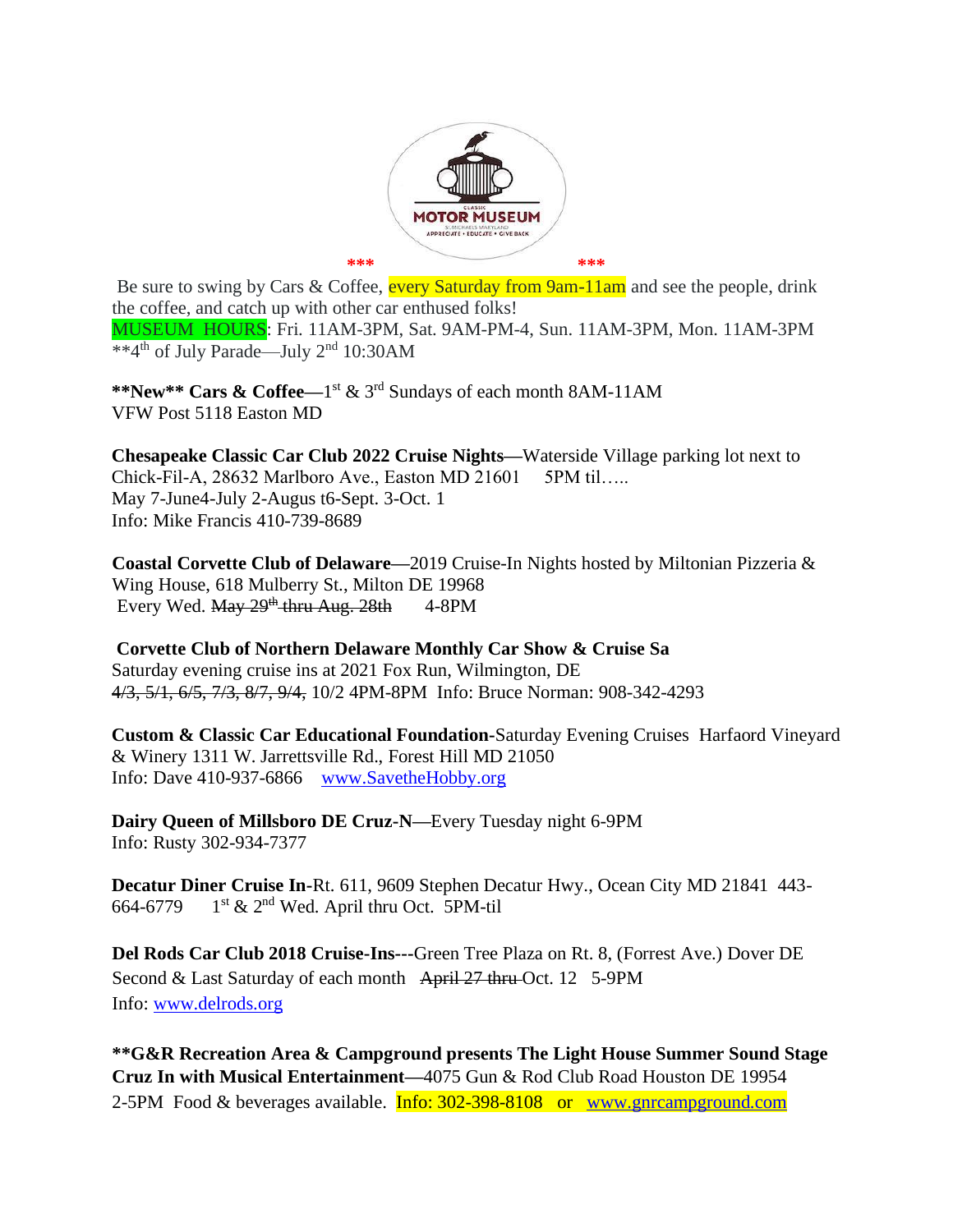Sun. May 15---Sun. June 5---Sun. July 5 (3?)---**Sunday July 10 with County Seat Cruisers Car Show 8AM-2PM**---Sun. Aug. 7---Sat**. Sept. 17 with Rods for Reading Car Show 9AM-3PM**---**Sat. Sept. 24 with 1st State Corvette All Car Show 8AM-3PM**---Sun. Oct. 2

**Grotto Pizza Cruise Nights—**309 Auto Park Drive, Middletown DE 19709 2<sup>nd</sup> Friday May 10-thru Oct. 11 5-9PM Info: 302-983-6966

**Hardee's** Greentree Shopping Center Dover DE 2<sup>nd</sup> & last Sat. of each month 5-8PM

Info: [www.delrodscarclub.org](http://www.delrodscarclub.org/)

**Kent Island Cruise Nights--** Kent Island, Stevensville MD 21666, every Tuesday at the Rita's Ice, where K-Mart used to be. 6pm/ish, to 8pm/ish, Exit 37 off of Rt. 50/301

**Rudy's Family Restaurant—Harrington DE** Last Thursday of each month from April 28 through October 27 6-8PM

**Salisbury Cruise-In & Swap Meet—**Hosted by Wheels That Heal Car Club Shoppers World Shopping Center, Rt. 50 & Tilghman Rd., Salisbury MD 21804 Food Vendors, 50/50, Music & Info: 410-968-2968 or Steve Mixter 443-735-7772 [www.wheelsthatheal.org](http://www.wheelsthatheal.org/)  [www.wheelsthatheal@gmail.com](http://www.wheelsthatheal@gmail.com)

**2022 Schedule:**

April 23 3PM—Benefit for the Humane Society

May 28 5PM—Military Appreciation Night—Dash Plaques for first 100—Donations benefit Operation We Care

June 18 5PM—Benefit for Alzheimer's Association, Salisbury Chapter

July 16 5PM—First Responders Night—Donations benefit Salisbury PD's National Night Out August 20 5PM—Benefit for Salvation Army Youth Programs

Sept. 17 4PM—Chili Cook Off Night—Benefit for Halo Ministry

# **Salisbury Pit and Pub – All Makes and models welcome**

Every Sunday 11-2. Business 13 across from Salisbury University. Weekly food specials offered. Enjoy the nice atmosphere while showing off yor vehicles. Covid Safety practiced

\*\***Sports Cars at Grain on the Rocks**. 43 Cape Henlopen Dr. Lewes DE Next to the ferry terminal. 2nd Tuesday of each month starting May 10. Please park in back of lot near Cape Henlopen Dr. Info: Don 302-200-7932

**\*\*Stockley's Tavern Cruise Night—**26072 South Dupont Blvd. Georgetown DE 19947 Thursdays 5-10PM Starting some time in Aptil?? Stockley's 302-856-9986

**Sydney's Restaurant & Lounge—**Every other Wednesday May 4-Aug. 10, 5-8PM 16388 Samuel Paynter BLVD. Milton, DE 19968